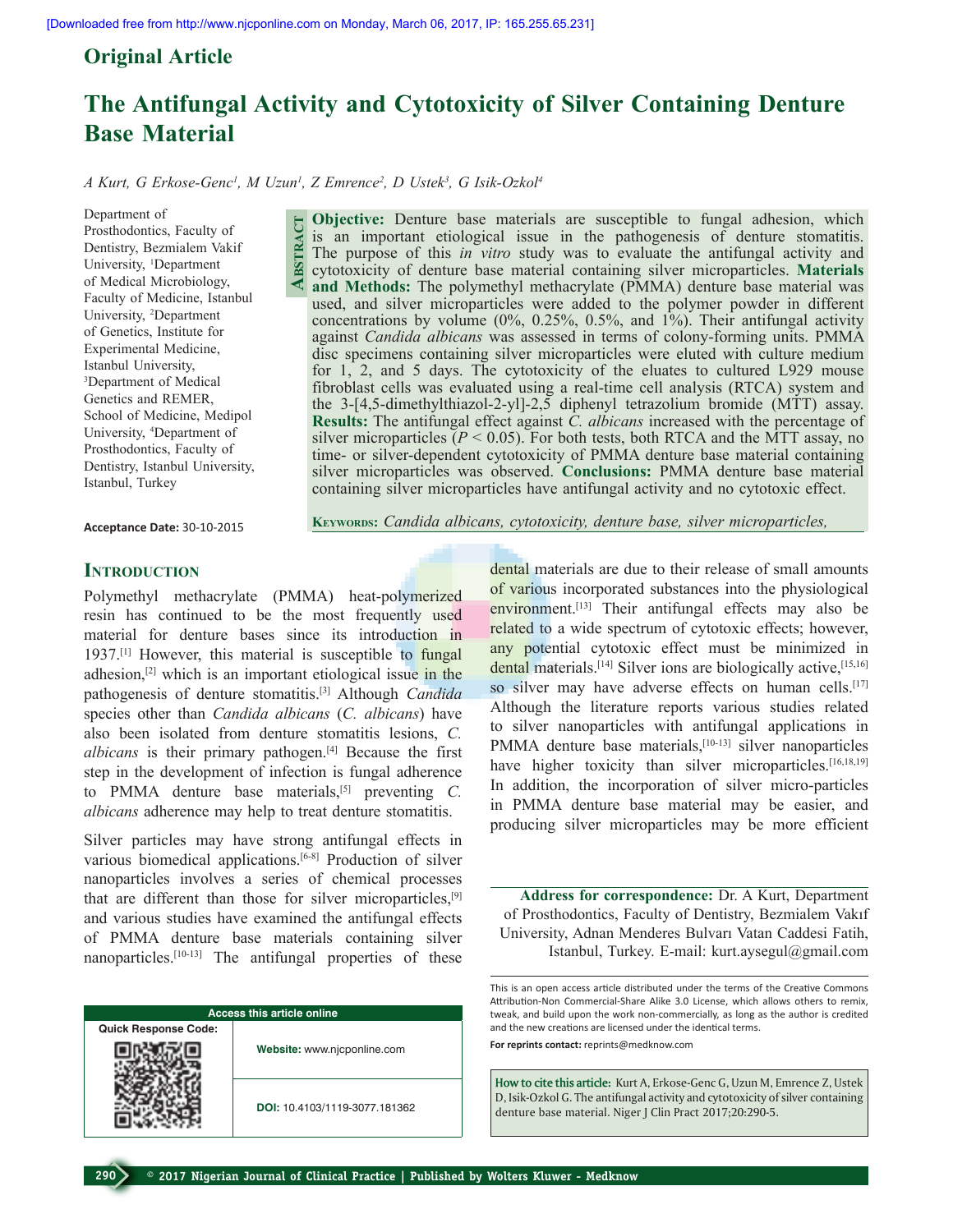than producing silver nanoparticles in daily clinical practice. Therefore, new studies are necessary to evaluate PMMA denture base material containing silver microparticles under *in vitro* conditions.

According to The International Organization for Standardization (ISO), dental materials must be evaluated for biocompatibility before being applied to patients.<sup>[14]</sup> The ISO recommends that this biocompatibility first be assessed by *in vitro* cytotoxicity assays using isolated cells and has recommended several techniques (e.g., 3-[4,5-dimethylthiazol-2-yl]-2,5 diphenyl tetrazolium bromide [MTT] and 2, 3-bis-(2-methoxy-4-nitro-5 sulfophenyl)-2 H-tetrazolium-5-carboxanilide assays and agar and filter diffusion tests).[20] These techniques provided information about the time points to be investigated but ignored the kinetic effects. For this reason, to better assess the cytotoxicity of materials, these techniques can support by the real-time cell analysis (RTCA). RTCA enables constant and noninvasive monitoring of the proliferation of living cells because the micro-sensor perceives changes in the viable cell numbers in the wells.[21] Using the different cytotoxicity tests, that measure the viability of cells may have more reliable results.

The purpose of this *in vitro* study was to evaluate the antifungal activity and cytotoxicity of a denture base material containing silver micro-particles with different percentages. The first research hypothesis was that PMMA denture base material containing different percentages of silver microparticles would not show antifungal activity against *C. albicans*. The second research hypothesis was that silver microparticles do not have high cytotoxicity in combination with PMMA denture base material when assessed using two different cytotoxicity assays.

## **Materials and Methods**

Table 1 list the heat-polymerized PMMA denture base material (Meliodent, Heraeus Kulzer GmbH and Co., Hanau, Germany) and silver microparticles (Ferro Corporation Cleveland, Ohio, USA) selected for this experiment. *C. albicans* ATCC 2091 was purchased as a stock culture (KUKENS study group, Department of Microbiology, University of Istanbul, Turkey) for antifungal activity assay. The L929 mouse fibroblast cell line (NCTC clone 929 [L-cell, L929, derivative of strain L; ATCC CCL-1]) was used to determine the cytotoxic effects of the samples.

#### **Sample preparation**

Four groups of samples were prepared with different percentages of silver microparticles by volume: 0% (control), 0.25%, 0.5%, and 1%. The silver microparticles were incorporated into the polymer powder of the

| Table 1: Denture base material and silver used in this study |                     |            |  |  |
|--------------------------------------------------------------|---------------------|------------|--|--|
| <b>Material</b>                                              | <b>Manufacturer</b> | Lot number |  |  |
| Meliodent                                                    | Heraeus Kulzer      | 10JUN023   |  |  |
| Heat-polymerisable material                                  | GmbH and Co.,       |            |  |  |
| (powder: Polymethyl)                                         | Hanau, Germany      |            |  |  |
| methacrylate liquid:                                         |                     |            |  |  |
| Methyl methacrylate,                                         |                     |            |  |  |
| dimethacrylate)                                              |                     |            |  |  |
| $S11000-04$ silver                                           | Ferro Corporation   | 261614     |  |  |
| microparticle                                                | Cleveland, Ohio,    |            |  |  |
| Particle size: 3 µm                                          | USA                 |            |  |  |

PMMA denture base material; the powder had a consistent liquid volume ratio of 3:1. When the mixed material reached the dough stage, it was put into molds prepared using Teflon discs to create samples. Ten discshaped samples (10 mm in diameter and 2 mm thick) per group were fabricated for the antifungal activity assay, and 36 disc-shaped samples (10 mm in diameter and 1 mm thick) per group were fabricated for the cytotoxicity assays from PMMA denture base material. All discs were polymerized in water for 7 h at 70°C, stored for 3 h at 100°C in an automated polymerization unit (Kavo EWL 5501; Kavo Electrotechnisches Werk GmbH, Leutkirch, Germany), and left at  $37^{\circ}$ C in distilled water for 24 h.<sup>[22]</sup> Prior to the assay, the discs were cleansed ultrasonically in distilled water for 20 min and exposed to ultraviolet light for another 20 min to kill any microorganisms that may have caused contamination during fabrication.<sup>[23]</sup>

#### **Antifungal activity assay**

The *C. albicans* strain was placed on Sabouraud Dextrose Agar (SDA) (Becton Dickinson, Sparks, MD, USA) and incubated at 37°C for 48 h. After this period, a suspension containing 106 of *C. albicans*/mL was prepared in sterile saline solution with the aid of a spectrophotometer (Shimadzu Corp., Kyoto, Japan) to achieve a wavelength of 530 nm and optical density of 0.284. Each disc specimen was placed in a sterile tube containing 2 mL of fungal suspension and incubated at 37°C for 90 min. Then, each disc specimen was transferred to tubes containing 10 mL of sterile saline solution, and the adhered cells were dispersed by vortexing. Dilutions of this solution were prepared, and aliquots of 0.1 mL were plated on SDA. After incubation, the numbers of colonyforming units of the microorganism were determined; the reduction in viable, adherent cells was calculated by comparison with control specimens.[24]

#### **Cytotoxicity assays**

Complete cell culture medium without serum was used for elution. Eluates of the samples were prepared by placing three PMMA denture base material discs into their own sterile tubes with 9 mL of elution medium.[25]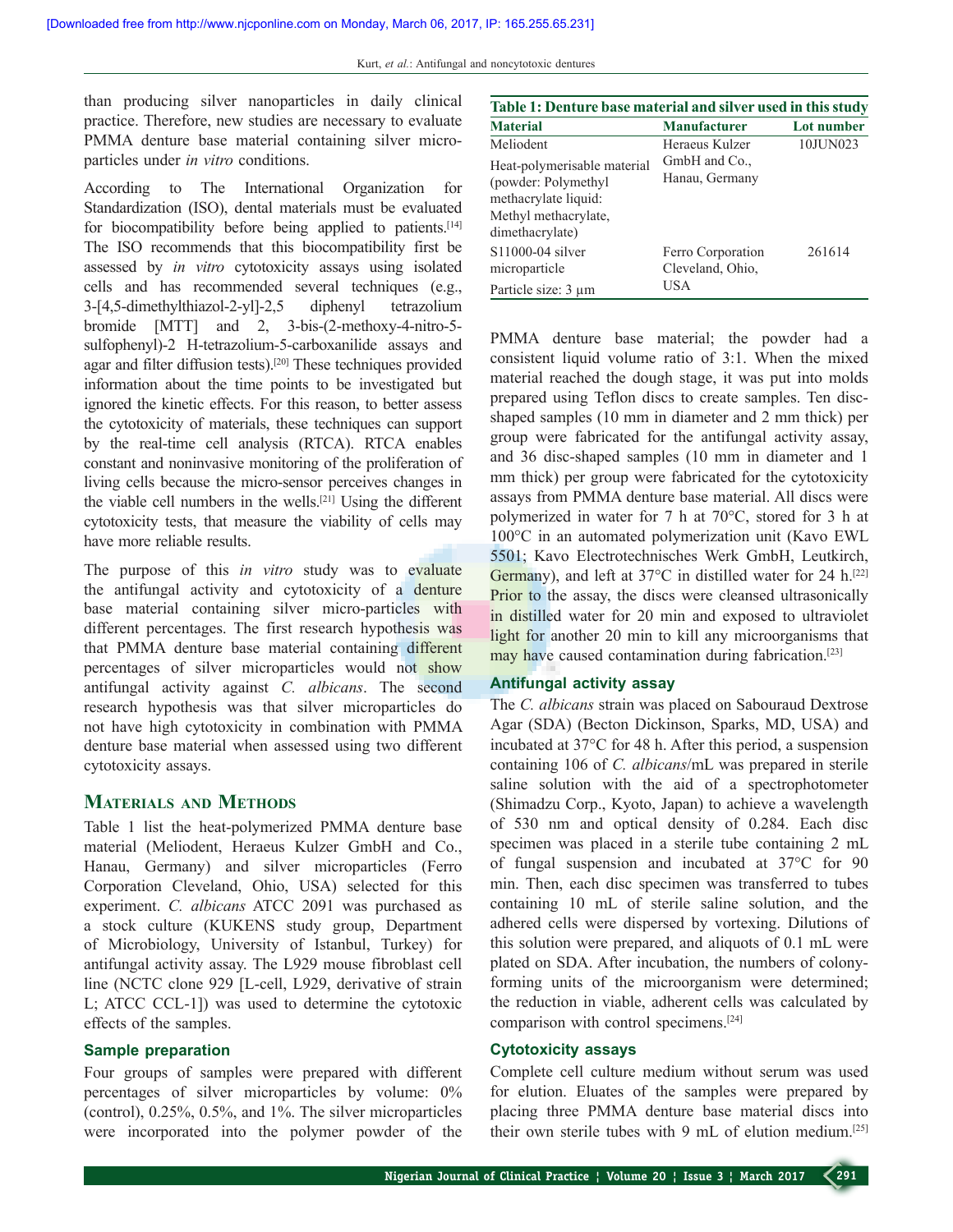They were then incubated at 37°C for 1, 2, and 5 days in a humidified atmosphere of 5% CO2 and 95% air. Elution times were identified to extend intervals used in previous reports[23,26-28] to identify any trends in cytotoxicity over time. The eluates were sterilized by filtration through a 0.22 µm filter (Millex-GP; EMD Millipore Corp., Billerica, MA, USA), and samples were transferred to new tubes containing fresh elution medium after each elution period. Elution medium with no specimen was also incubated as a negative control. Next, 10% fetal bovine serum (Biochrom, Berlin, Germany) was added to the eluates, and they were stored at -20°C until the cytotoxicity assay.

Two *in vitro* cytotoxicity assay techniques were used: RTCA xCELLigence System and the MTT Cell Proliferation Kit (Roche Diagnostics GmbH, Mannheim, Germany).

#### **Real-time cell analysis assay**

The RTCA assay was used to evaluate cell viability according to the manufacturer's protocol. After seeding 150 µL cell suspensions into the wells  $(3 \times 104 \text{ cells})$ well) of the E-plate 96, cells were treated with the 1-day eluates in 50 µL volumes at 24 h and monitored every 10 min for 138 h. Untreated cells were used as controls, and eluates were analyzed in quadruplicate. To quantify the number of viable cells, the data were expressed in a cell index (CI) and exported to Excel software (Microsoft Corporation, Seattle, WA, USA). Cell viability at specific time points was expressed as a percentage of the untreated control cells. Statistical analyses of the data were performed at 24, 56, and 138 h to observe immediate, acute, and chronic cell responses, respectively.

#### **3-[4,5-dimethylthiazol-2-yl]-2,5 diphenyl tetrazolium bromide assay**

The MTT test was performed to indicate the acute cell response in 1-, 2-, and 5-day eluates. The MTT Cell Proliferation Kit (Roche Diagnostics GmbH, Mannheim, Germany) contained a labeling reagent and a solubilization solution. First,  $3 \times 104$  cells/100 µL medium were plated per well in 96-well plates and incubated at 37°C for 24 h in a humidified atmosphere of 5% CO2 and 95% air. All eluates were added in 50  $\mu$ L volumes, and cells were treated for 28 h. After treatment, 10 µL of MTT labeling reagent was added to each well and incubated for another 4 h. Then, 100 µL of the solubilization solution was added to each well and incubated overnight. After incubation, colorimetric absorbance was measured at 580 nm (reference wavelength at 650 nm) using a microtiter plate reader (Universal Microplate Reader ELX 800; Bio-Tek Instruments Inc., Winooski, VT, USA) in accordance with the manufacturer's protocol. Cell viability was

expressed as a percentage of the untreated control cells. Eluates were analyzed in quadruplicate.

#### **Statistics**

Data were analyzed using GraphPad Prism 5.0 (GraphPad Software, La Jolla, CA, USA) and are presented as means  $\pm$  standard deviations (SDs). Statistically significant differences were assessed using the Kruskal-Wallis test, followed by the Mann-Whitney *U*-test. Pooled data were subjected to analyses of variance with *post hoc* Tukey's tests. Differences were considered statistically significant at  $P < 0.05$ .

## **Results**

#### **Antifungal activity assay**

Table 2 provides the mean values and SDs for the antifungal activity against *C. albicans* of denture base material containing silver microparticles. The addition of silver microparticles to the denture base material significantly reduced the adherence of *C. albicans* to the surface  $(P < 0.05)$ .

#### **Cytotoxicity assays**

#### *Real-time cell analysis assay*

The CI values of 1-day eluates with the RTCA assay were measured over 138 h [Figure 1]. Table 3 provides the mean values and SDs of the CI values and the viability (%) at different time points. At the acute and



**Figure 1:** Cell index value of 1-day elutes was measured throughout 138 h with the real-time cell analysis assay

| Table 2: Mean $(\pm SD)$ numbers of colony forming units of |  |
|-------------------------------------------------------------|--|
| Candida albicans                                            |  |

| <b>Material</b> | <b>Percentage of silver</b>                                                                                                    |      |     |  |  |  |
|-----------------|--------------------------------------------------------------------------------------------------------------------------------|------|-----|--|--|--|
|                 | $0$ (control)                                                                                                                  | 0.25 | 0.5 |  |  |  |
|                 | Meliodent 11.11 ( $\pm$ 10.93) 3.20 ( $\pm$ 2.29) <sup>*</sup> 2.50 ( $\pm$ 1.89) <sup>*</sup> 1.70 ( $\pm$ 1.02) <sup>*</sup> |      |     |  |  |  |
|                 | *P<0.05 versus 0% control group. SD=Standard deviation                                                                         |      |     |  |  |  |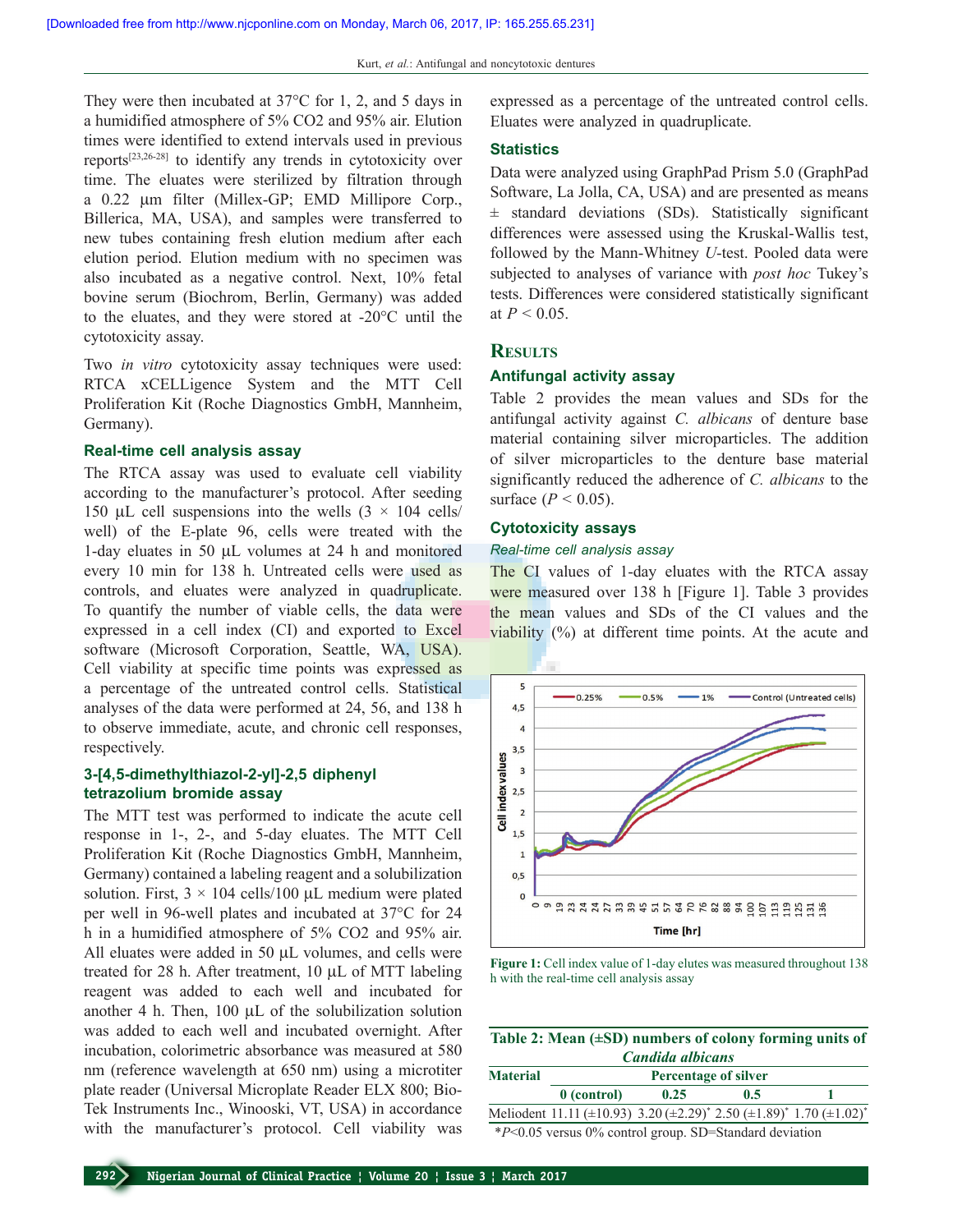| response (real-time cell analysis) for 1-day eluates |                                 |                       |                             |                       |                               |                       |
|------------------------------------------------------|---------------------------------|-----------------------|-----------------------------|-----------------------|-------------------------------|-----------------------|
| <b>Material</b>                                      | <b>Time</b>                     |                       |                             |                       |                               |                       |
|                                                      | <b>Immediate cell responses</b> |                       | <b>Acute cell responses</b> |                       | <b>Chronic cell responses</b> |                       |
|                                                      | <b>Cell index</b>               | <b>Cell viability</b> | <b>Cell index</b>           | <b>Cell viability</b> | <b>Cell index</b>             | <b>Cell viability</b> |
| Control (untreated)<br>cells)                        | $1.4\pm 0.1$                    | $100\pm7.2$           | $2.7\pm 0.1$                | $100\pm2.5$           | $4.2 \pm 0.1$                 | $100\pm2.8$           |
| Meliodent/0.25% silver                               | $1.2\pm 0.1$                    | $84.8 \pm 10$         | $2.2 \pm 0.1*$              | $80.9 \pm 3.2*$       | $3.5\pm0.1*$                  | $83.5 \pm 2.2*$       |
| Meliodent/0.5% silver                                | $1.3 \pm 0.1$                   | $90.7 \pm 7.9$        | $2.4 \pm 0.0$               | $89.3 \pm 1.2$        | $3.6 \pm 0.4$                 | $85.1 \pm 8.6$        |
| Meliodent/1% silver                                  | $1.3 \pm 0.2$                   | $92.0 \pm 10$         | $2.6 \pm 0.1$               | $97.0 \pm 4.3$        | $4.0 \pm 0.3$                 | $94.7\pm 6.6$         |

**Table 3: Mean (±SD) cell index values and cell viability (%) of groups at immediate, acute and chronic cell response (real-time cell analysis) for 1-day eluates**

\**P*<0.05 versus control group at same time point. SD=Standard deviation

| Table 4: Mean $(\pm SD)$ of cell viability $(\%)$ of groups at<br>acute cell response (MTT assay) |                         |                             |                                                      |                                |                                |
|---------------------------------------------------------------------------------------------------|-------------------------|-----------------------------|------------------------------------------------------|--------------------------------|--------------------------------|
|                                                                                                   | <b>Elution Material</b> | <b>Percentage of silver</b> |                                                      |                                |                                |
| period                                                                                            |                         | $0$ (control)               | 0.25                                                 | 0.5                            |                                |
| Day $1$                                                                                           |                         |                             | Meliodent 87.7±5.6 105.8±14.2* 102.3±2.8* 103.1±5.2* |                                |                                |
| Day 2                                                                                             |                         |                             | Meliodent $89.1 \pm 4.5$ $93.2 \pm 11.6$             | $94.9 \pm 5.8$ 101.3 $\pm 6.4$ |                                |
| Day 5                                                                                             |                         |                             | Meliodent $103.8 \pm 6.6$ 90.7 $\pm$ 7.2             |                                | $95.0 \pm 5.2$ $105.0 \pm 8.0$ |

\**P*<0.05 versus 0% control group at same day. SD=Standard deviation, MTT=3-[4,5-dimethylthiazol-2-yl]-2,5 diphenyl tetrazolium bromide

chronic cell responses, cell viability was significantly reduced in the denture base material with 0.25% silver microparticles ( $P < 0.05$ ).

## *3-[4,5-dimethylthiazol-2-yl]-2,5 diphenyl tetrazolium bromide assay*

Table 4 provides the mean values and SDs for cell viability of 1-, 2-, and 5-day eluates. Significant differences were observed between the 0% (control) and all silver groups in the 1-day eluates. For all elution periods, there were no statistically significant differences in cell viability values  $(P > 0.05)$ .

## **DISCUSSION**

The current study evaluated the antifungal activity and cytotoxicity of denture base material containing silver microparticles. The results obtained did not support the first research hypothesis that PMMA denture base material with silver microparticles would not show antifungal activity against *C. albicans*, but the results did support the second hypothesis that silver microparticles do not have high cytotoxicity in combination with PMMA denture base material. Thus, denture base material containing silver microparticles was not cytotoxic after elution into cell culture medium using RTCA and the MTT assay.

Denture stomatitis, which is defined as an inflammatory process of the mucosa underlying PMMA denture base materials, has a 10–75% prevalence in prosthesiswearers.[3] While denture hygiene, trauma, systemic diseases, and immune system deficiency also play roles in denture stomatitis, the invasion of *Candida* species is associated with its progression; $[2]$  in fact, the adherence of *C. albicans* to PMMA denture base materials is the first step in the development of infection.[5] Significantly, the current study showed that PMMA denture base material containing silver microparticles showed antifungal activity by reducing the adhesion of *C. albicans*. In addition, the results demonstrated a pattern of antifungal activity that increased with the percentage of silver. The findings are consistent with those of other studies that used silver to prevent *C. albicans* adhesion to treat denture stomatitis.<sup>[10-13]</sup>

According to ISO standards, a reduction of cell viability by more than 30% is considered to indicate cytotoxicity.<sup>[20]</sup> By this standard, and corroborated by two separate and unrelated cytotoxicity assays, the PMMA denture base material containing different percentages of silver microparticles were not cytotoxic. The MTT test illustrated the acute cell response in 1-, 2-, and 5-day eluates. In RTCA, the CI values of 1-day eluates were measured throughout 138 h with the RTCA assay [Figure 1] and expressed as the value of cell viability at immediate, acute, and chronic cell responses [Table 3]. Despite the same cell numbers, the MTT assay showed that all silver groups increased cell viability, but RTCA showed that the 0.25% group significantly decreased cell viability when compared to control groups for acute cell response and 1-day eluates. This could be due to the fact that the MTT assay only detects cell viability through mitochondrial metabolism while the RTCA results are affected by quality of cell-cell adhesions, cell membrane integrity, and cell adhesion to the well.<sup>[29]</sup> In other words, the RTCA system may have observed reduced cell viability while the MTT assay did not because the RTCA system is more sensitive.

In this study, the cell viability values did not change among 1-, 2-, and 5-day eluates  $(P > 0.05)$  [Table 4]. It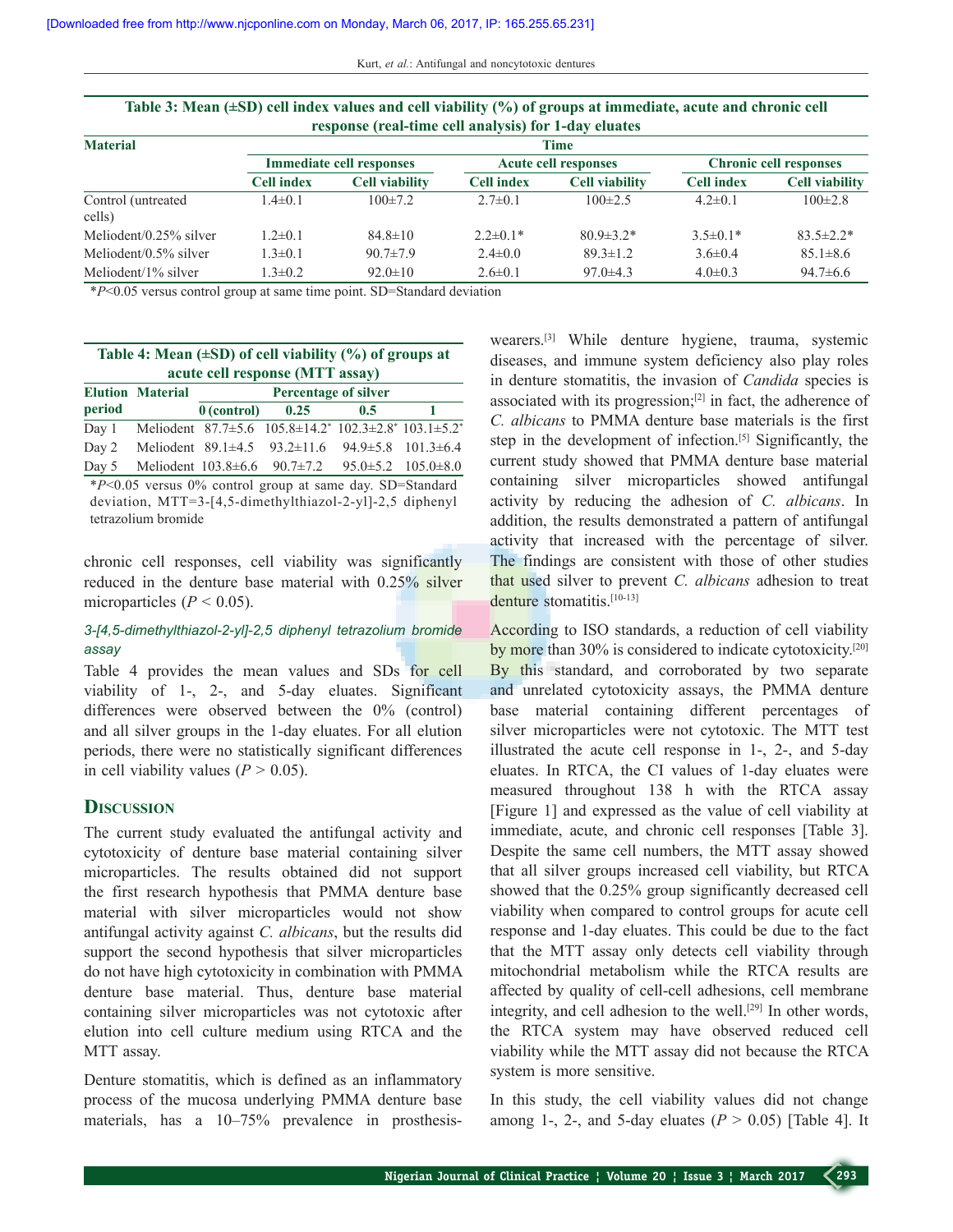has been suggested that toxic substances released into the medium within the 1st day are broken down over time or form complexes with other chemicals in the medium, which may alter their cytotoxic potentials.<sup>[23]</sup> Previous reports on PMMA denture base materials demonstrated a pattern of increasing cell viability with longer elution periods.[23,26-28] However, Cimpan *et al*. [30] found reduced cell viability in 2-day eluates compared with 1-day eluates of PMMA denture base materials. The differences in result might be due to differences in the experimental designs, such as elution conditions or cell viability assay. Baker *et al*.<sup>[31]</sup> investigated the levels of toxic substances in the saliva of patients with dentures and found that PMMA denture base material released toxic substances over a 1-week period after insertion. Given the pattern of elution of potential cytotoxic agents, tissue irritation that occurs soon after denture insertion may be materialspecific. In order to prevent the occurrence of tissue irritation, it is recommended to be soaked in water before being delivered the PMMA denture base materials to the patient.[27] Although no groups revealed a difference in cell viability values between elution periods in this study, it may be beneficial to soak PMMA denture base material containing silver microparticles before insertion.

The current study had a number of limitations. First, it analyzed the short-term effects on cytotoxicity and antifungal activity *in vitro*. The long-term effects of PMMA denture base material containing silver microparticles could be different, and the effects may also vary between *in vitro* and *in vivo*. Second, it is advised to evaluate the cell morphology besides viable cell number to find out more about the mechanism of cytotoxicity. However, the current study evaluated only the number of viable cells because the aim of the study was only to determine if the groups had any cytotoxicity or not. Third, the effects of microparticles on PMMA denture base material on the materials' characterization and mechanical properties were not studied. Fourth, the color change was not measured; however, a color change that may affect clinical use was not observed during the experiments because of the small amount of silver microparticles that were added. Therefore, future studies should focus on the characterization and applications of long-term antifungal PMMA denture base material containing silver microparticles both *in vitro* and *in vivo*.

## **Conclusion**

In conclusion, PMMA denture base material containing different percentages of silver microparticles showed significant antifungal activity against *C. albicans*, and increasing the percentage of silver microparticles enhanced antifungal activity. Thus, according to the results of this study, as assessed by RTCA and MTT assays, silver microparticles have no cytotoxicity in combination with PMMA denture base material.

#### **Acknowledgments**

This study was supported by the Research Support Unit of Istanbul University (project no. 19648). The authors thank Association Prof. Ugur Aksu for performing statistical analyses of the results.

# **Financial support and sponsorship**

Nil.

## **Conflicts of interest**

There are no conflicts of interest.

#### **References**

- 1. Craig RG, Powers JM. Restorative Dental Materials. 11th ed. St. Louis (MO): Mosby; 2002
- 2. Pereira-Cenci T, Cury AA, Cenci MS, Rodrigues-Garcia RC. *In vitro Candida* colonization on acrylic resins and denture liners: Influence of surface free energy, roughness, saliva, and adhering bacteria. Int J Prosthodont 2007;20:308-10.
- 3. Budtz-Jörgensen E. The significance of *Candida albicans* in denture stomatitis. Scand J Dent Res 1974;82:151-90.
- 4. Figueiral MH, Azul A, Pinto E, Fonseca PA, Branco FM, Scully C. Denture-related stomatitis: Identification of aetiological and predisposing factors – A large cohort. J Oral Rehabil 2007;34:448-55.
- 5. Samaranayake LP, Nair RG. Oral *Candida*infections A review. Indian J Dent Res 1995;6:69-82.
- 6. Wright JB, Lam K, Hansen D. Burrell RE, Efficacy of topical silver against fungal burn wound pathogens. Am J Infect Control 1999;27:344-50.
- 7. Samuel U, Guggenbichler JP. Prevention of catheter-related infections: The potential of a new nano-silver impregnated catheter. Int J Antimicrob Agents 2004;23:Suppl 1S75-8.
- 8. Jain J, Arora S, Rajwade JM, Omray P, Khandelwal S, Paknikar KM. Silver nanoparticles in therapeutics: Development of an antimicrobial gel formulation for topical use. Mol Pharm 2009;6:1388-401.
- 9. Tolaymat TM, El Badawy AM, Genaidy A, Scheckel KG, Luxton TP, Suidan M. An evidence-based environmental perspective of manufactured silver nanoparticle in syntheses and applications: A systematic review and critical appraisal of peer-reviewed scientific papers. Sci Total Environ 2010;408:999-1006.
- 10. Monteiro DR, Takamiya AS, Feresin LP, Gorup LF, de Camargo ER, Delbem AC, *et al.* Susceptibility of *Candida albicans* and *Candida glabrata* biofilms to silver nanoparticles in intermediate and mature development phases. J Prosthodont Res 2015;59:42-8.
- 11. Li Z, Sun J, Lan J, Qi Q. Effect of a denture base acrylic resin containing silver nanoparticles on *Candida albicans* adhesion and biofilm formation. Gerodontology 2014;[doi: 10.1111/ger.12142]
- 12. Suganya S, Ahila SC, Kumar BM, Kumar MV. Evaluation and comparison of anti – *Candida* effect of heat cure poly methyl methacrylate resin enforced with silver nanoparticles and conventional heat cure resins: An *in vitro* study. Indian J Dent Res 2014;25:204-7.
- 13. Acosta-Torres LS, Mendieta I, Nuñez-Anita RE, Cajero-Juárez M, Castaño VM. Cytocompatible antifungal acrylic resin